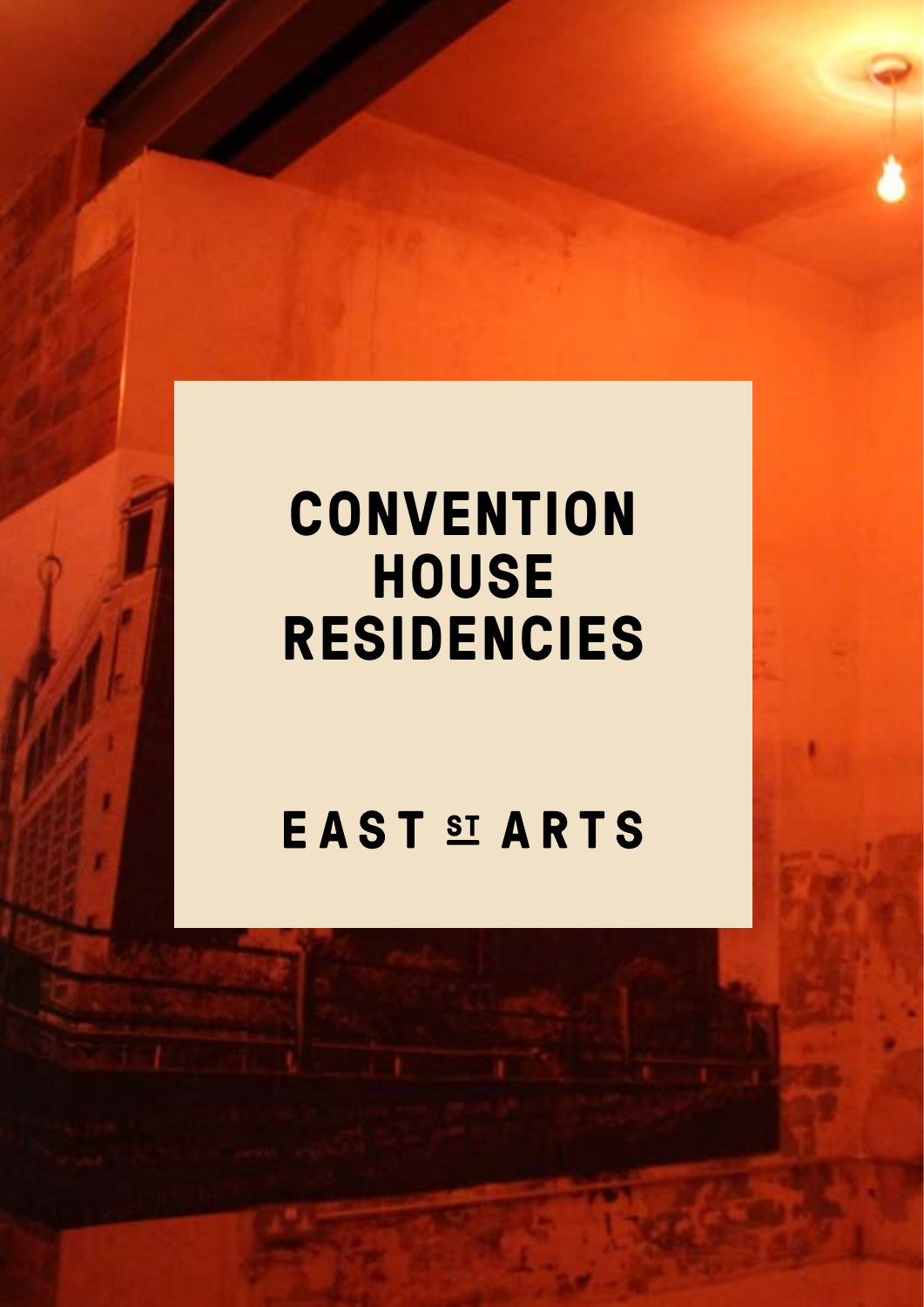### **Contents**

| Residency overview            |   |
|-------------------------------|---|
| <b>About East Street Arts</b> | 4 |
| <b>About Convention House</b> | 5 |
| Benefits of the residency     | 6 |
| How to apply                  | 7 |
| More information              | R |

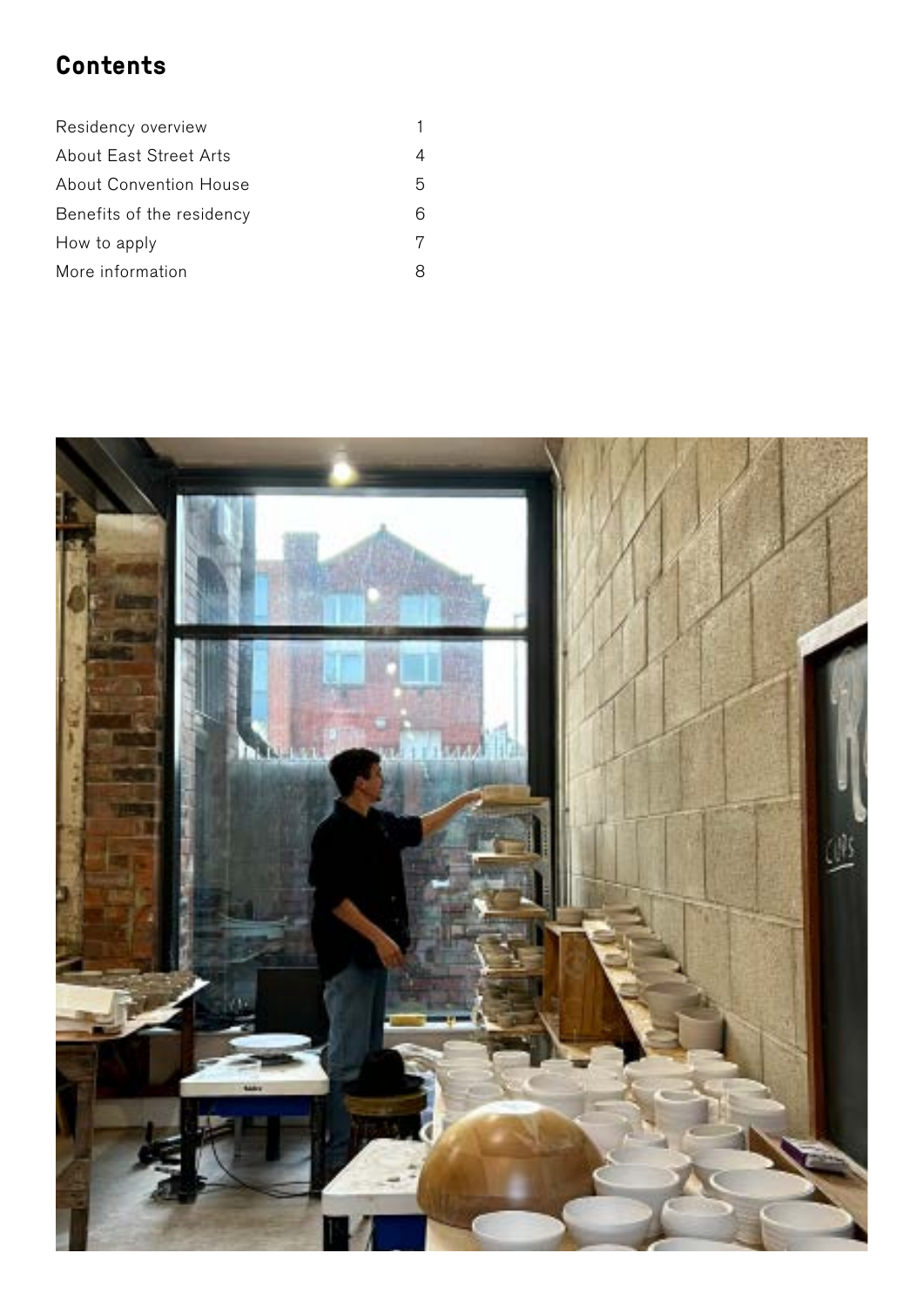### **Residency Overview**

We are delighted to announce Four Creative Residencies with a focus on technology, the environment and making. The residencies will provide you with opportunities to:

- experiment with a range of technology
- engage in the organisation's priorities around the environment, the circular economy and access and inclusion with a focus on tech
- explore ideas through creating and making, in support of your practice

These residencies are funded by Garfield Weston Foundation as part of our rebuilding programme post COVID.

Alongside the support for your development you will be given the opportunity to play a role in the development and direction of Convention House as an artist-led space; ensuring the setup and provisions are bespoke to artists' ambitions - whilst also being welcoming, accessible and responsive to local communities.

You will be given the opportunity to play a role in the development and direction of Convention House as an artist-led space; ensuring the setup and provisions are bespoke to artists' ambitions.

As well as our other activities each residency will contribute to the development of Convention House, including:

- Moving the venue forward and increasing its lived-in experience
- Kickstarting ways of working that draw on and contribute to the opportunities provided within Convention House, East Street Arts and our neighbourhood
- Testing and developing models of collaborative working and operating communal equipment
- Expanding the range of technical and digital equipment in the building to ensure it meets a wide range of needs
- Contributing to the creation of a community of users, contributors and wider advocates for the building and its facilities
- Embedding open source approaches for democratising technology and allowing it to be accessible to all
- Continuing to establish the venue as a maker space in the neighbourhood for local communities, artists, inventors, activists and others
- Working in collaboration and alongside our Online Residencies
- Contributing to artist-led documentation of the process of setting up a piece of equipment, writing safe systems of work and running workshops demonstrating its use
- A programme of workshops and skill sharing sessions, including creating a portable taster session offer to our neighbours
- Knowledge share though a focus on Creative Commons licensing and a wiki site for dissemination of learning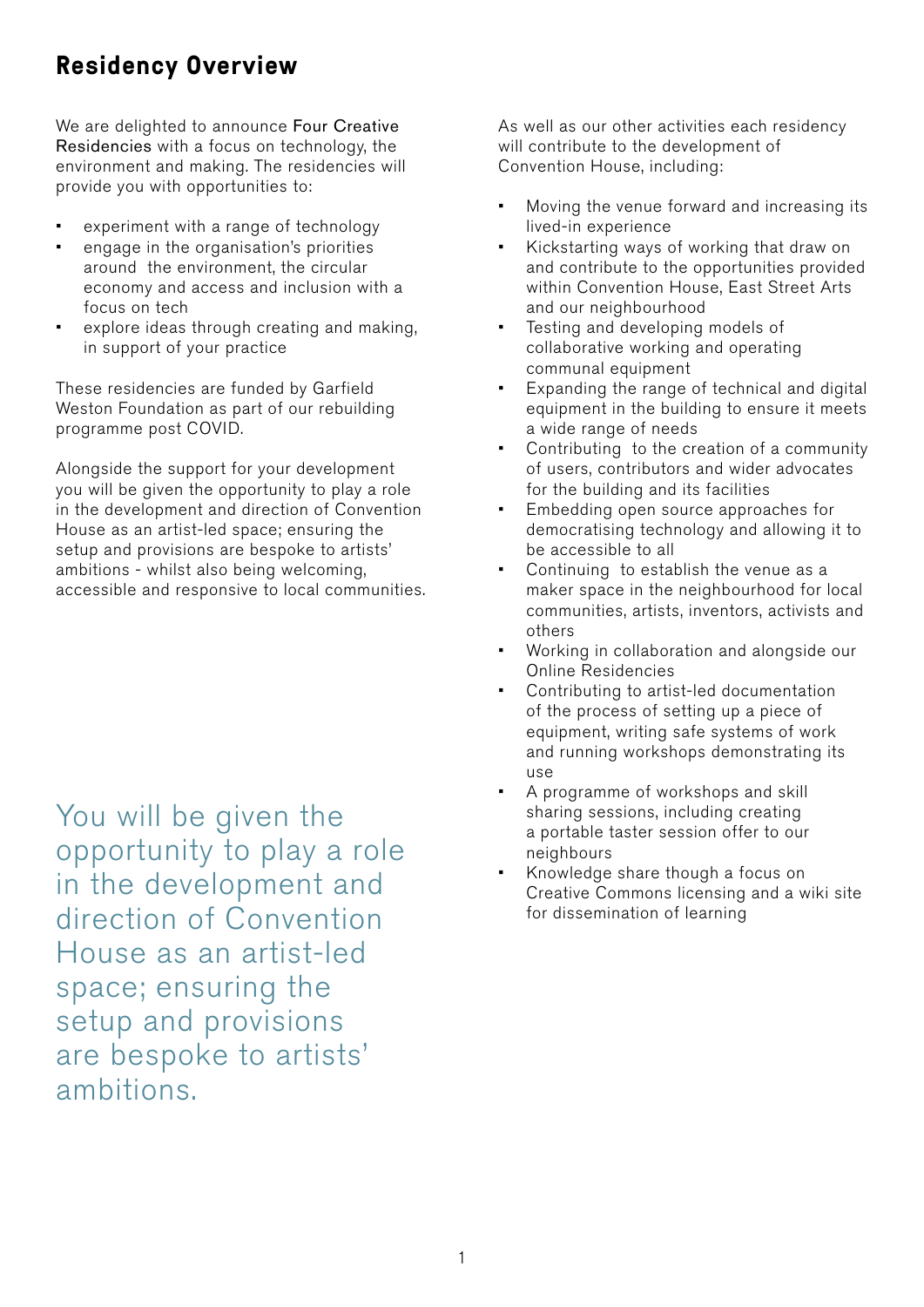### **Residency Overview cont.**

We are looking for artists who are at any stage of their career, working within any discipline, including individuals who incorporate art or creativity into their work, though may not describe themselves as an 'artist'. We are also interested in inventors, activists, technologists, and entrepreneurs!

We are interested in people who have the ambition to incorporate technical equipment and technology into their practice and creative work, but may have faced barriers when trying to do this. We are also interested in those who have embedded tech into their practice but are looking to expand on or collaborate on this further.

Are you interested in learning new skills whilst sharing yours with fellow artists and our neighbours?

We want you to make this your home for a while, experiment, take advantage of what we have available whilst contributing to the space for yourselves and the next users to enjoy.

We will aim to support you in achieving a balance during your residency of time to explore and develop your practice as well as becoming an active member of our growing creative community.

You will be invited to regular check-ins with us, invited to openings and events for East Street Arts projects and activities, and can even join us for the Art Hostel's Tuesday Night Tea! Most of our staff will be just next door in an open plan office and kitchen that you can always pop into if you need something or would like a change of scenery.

We are welcoming and we enjoy seeing what new artists can bring and add to the mix.

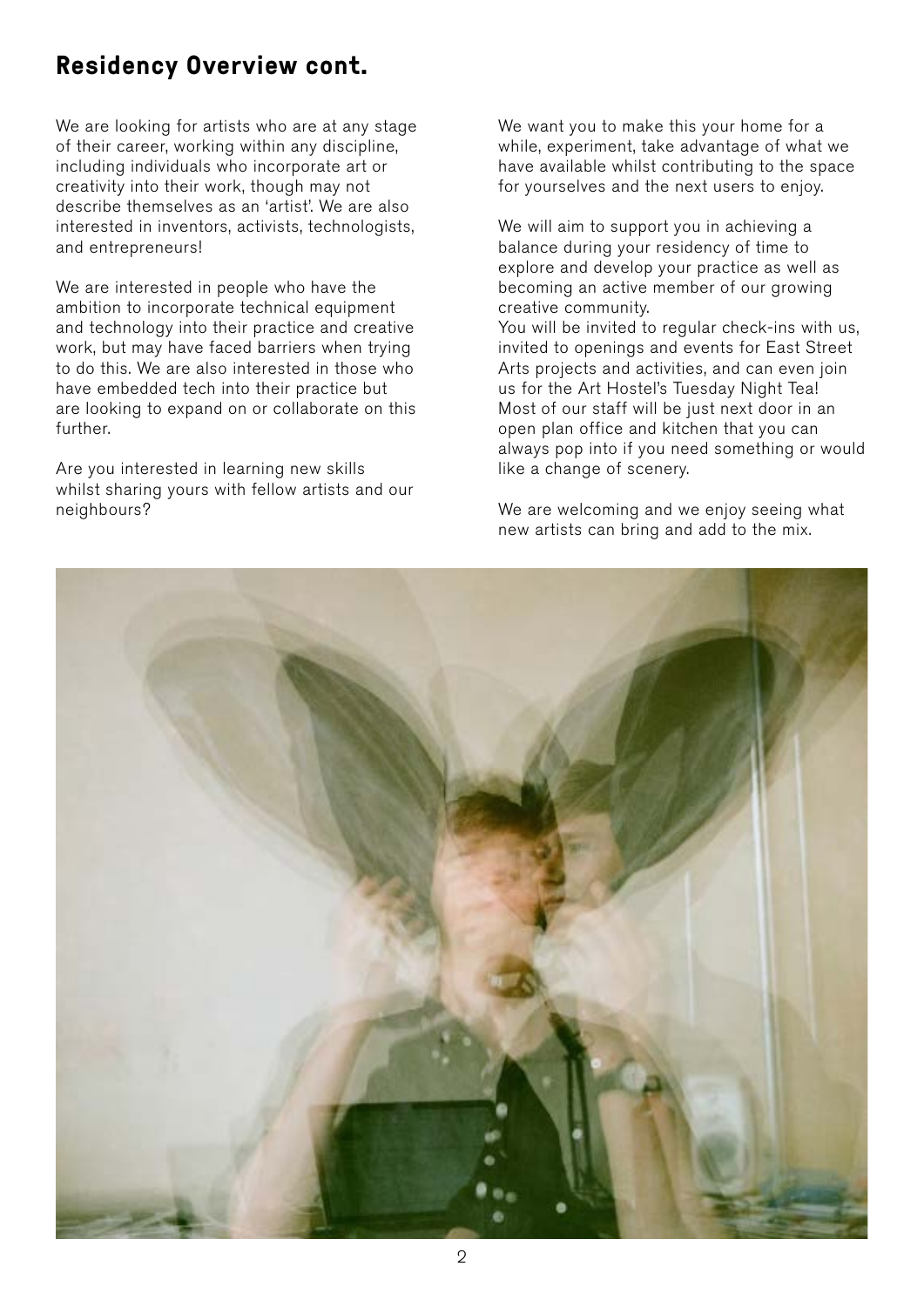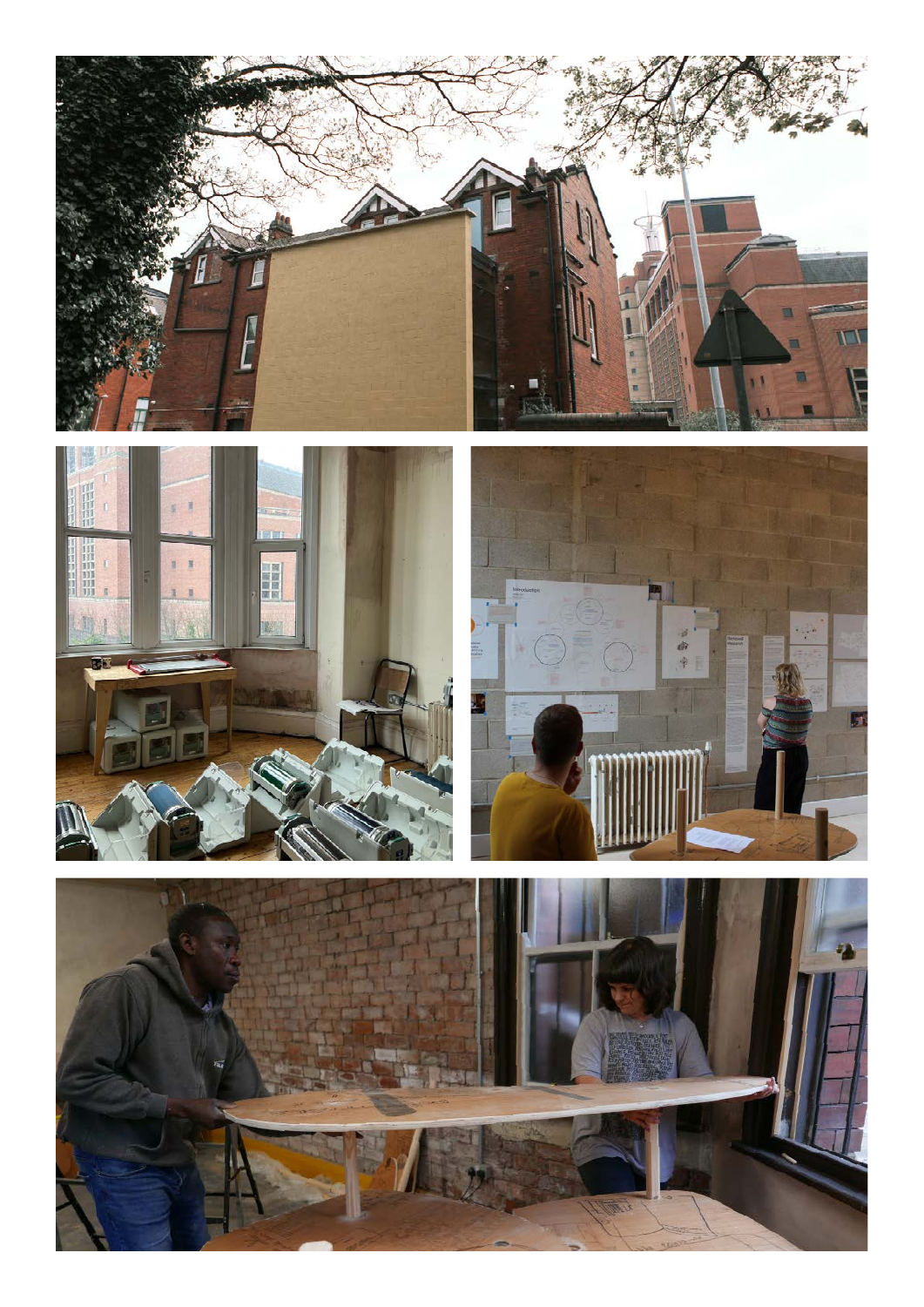### **About East Street Arts**

East Street Arts is an arts charity that provides affordable space, resources, professional support and opportunities for artists to engage with their audiences and peers across the UK and beyond.

We believe participation in art is an essential part of people's well-being, learning and leisure and our neighbourhood's vitality. Our community facing programme encourages participants to learn, experiment, play and develop skills and experiences through workshops, events, exhibitions, public art and socials.

Convention House is part of a thriving complex of three buildings providing; workspace, maker facilities, and a responsive event and exhibition programme. Convention House sits next to our East Street Arts HQ;Patrick Studios, and the pioneering 60 bed Art Hostel.

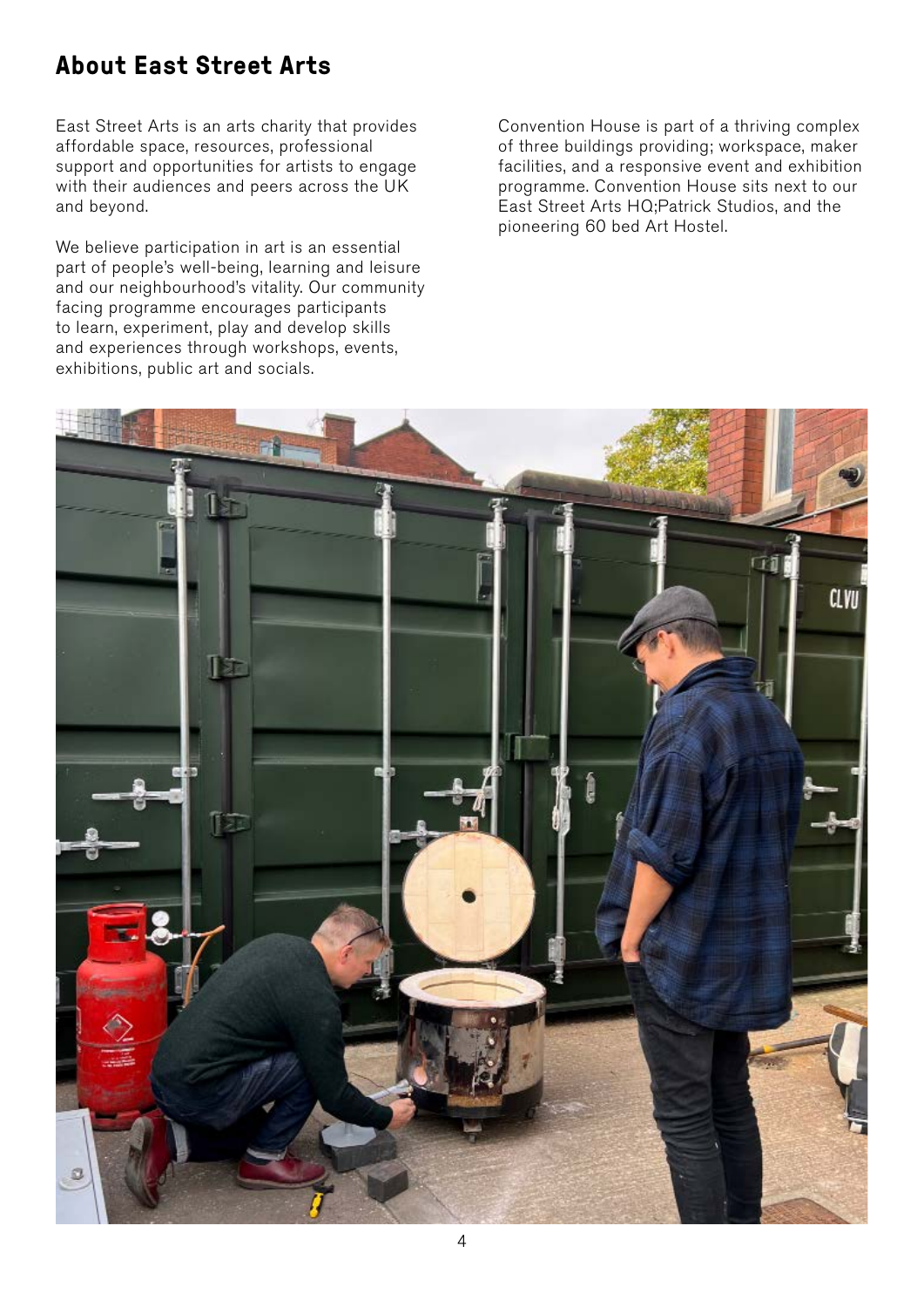### **About Convention House**

Convention House is our new art and tech hub where diverse art, technology, environment and business communities converge.

It is a unique centre where artists, technologists and social entrepreneurs can collaborate, test, experiment, make and innovate. A space where audiences, participants and neighbours can experience and bring new ideas, play with analogue and digital equipment and develop new skills.

At East Street Arts, we love making new things happen. From working with people and creating space for them to experiment, play and gain new experiences - to helping them grow sustainable practices (such as developing income possibilities) and everything in between.

We know this kind of creativity, sharing and exchanging of knowledge and skills can change people's lives. And we see Convention House becoming a lively making hub for anyone who wants to get involved and have a go at making and experimenting.

Technology and the digital are inherently political, in terms of access, inclusion and wider socio-economic contexts. Convention House aims to address this through broadening access whilst encouraging those who engage with the space to think about tackling these barriers.

We aim to operate a circular economy ethos across all our buildings and programming that encourages recycling, re-use, and reduction of materials and processes that have a negative impact on our world and the climate; which will be particularly relevant in Convention House when thinking about the carbon footprint of digital and using new and old technologies.

Convention House, with care and consultation from artists and communities, is growing into a thriving creative space, and is currently home  $to:$ 

- Sable Radio an online radio station + creative platform who broadcast, run workshops, produce podcasts and curate programmes all from their studio in Convention House
- Northern Sustainable Darkroom a photographic research facility based in Leeds and London. As part of the wider Sustainable Darkroom network, it focuses on the innovation and development of sustainable alternatives to photographic processes
- Creative You! A programme of participatory arts activities, digital capability upskilling, practical skills in job search through creative engagement

Alongside specific projects, there is a range of activities currently taking place in Convention House, such as:

- An on-going diverse range of workshops, events and exhibitions that we host through our engagement with local communities and creatives
- Regular events in connection to our publicfacing programme of commissions such as Season For Change and our Neighbourhood Plan work
- Various members of staff work within Convention House, as well as a technician who brings a wealth of experience, energy and enthusiasm for incorporating new areas of tech/digital.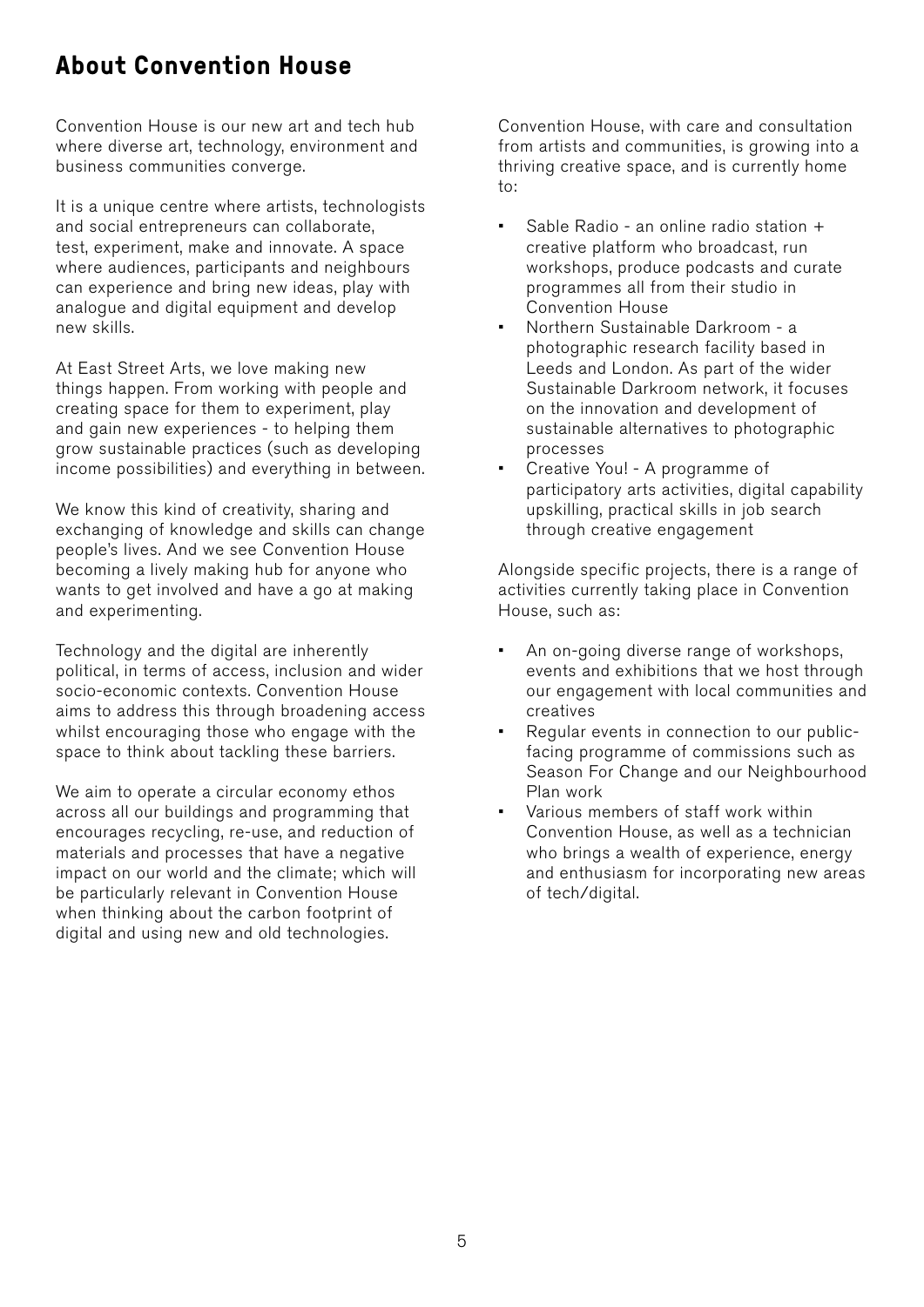### **Benefits of the Residency**

Fee: You will receive £3000

Time: We are anticipating you will spend 20 days working with us over a period of three months. (Based on Artists Union England rates of pay guidelines 2020)

We will make a reasonable contribution to travel and we can offer free living accommodation for your residency (if needed) in Convention House and all studio and facility time is free.

Additional support: Alongside this we have allocated £500 for you to access a mentor of your choice, who has an existing practice based around the area of your residency. They will also be supported by East Street Arts Convention House team and Technician.

There is potential for you to help us to add to our growing collection of equipment, as well as input into the planning, purchase and set-up of technical equipment. We aim for this to enable you throughout the commission to identify processes you would like to try or experiment with.

East Street Arts has an artist access budget which will be available to you if you need it. Our team is happy to work with you to develop a project specific access rider, or use any existing information around any access needs that you may have.

We are looking for artists who are at any stage of their career, working within any discipline, including individuals who incorporate art or creativity into their work, though may not describe themselves as an 'artist'. We are also interested in inventors, activists, technologists, and entrepreneurs!

We are interested in people who have the ambition to incorporate technical equipment and technology into their practice and creative work, but may have faced barriers when trying to do this. We are also interested in those who have embedded tech into their practice but are looking to expand on or collaborate on this further.

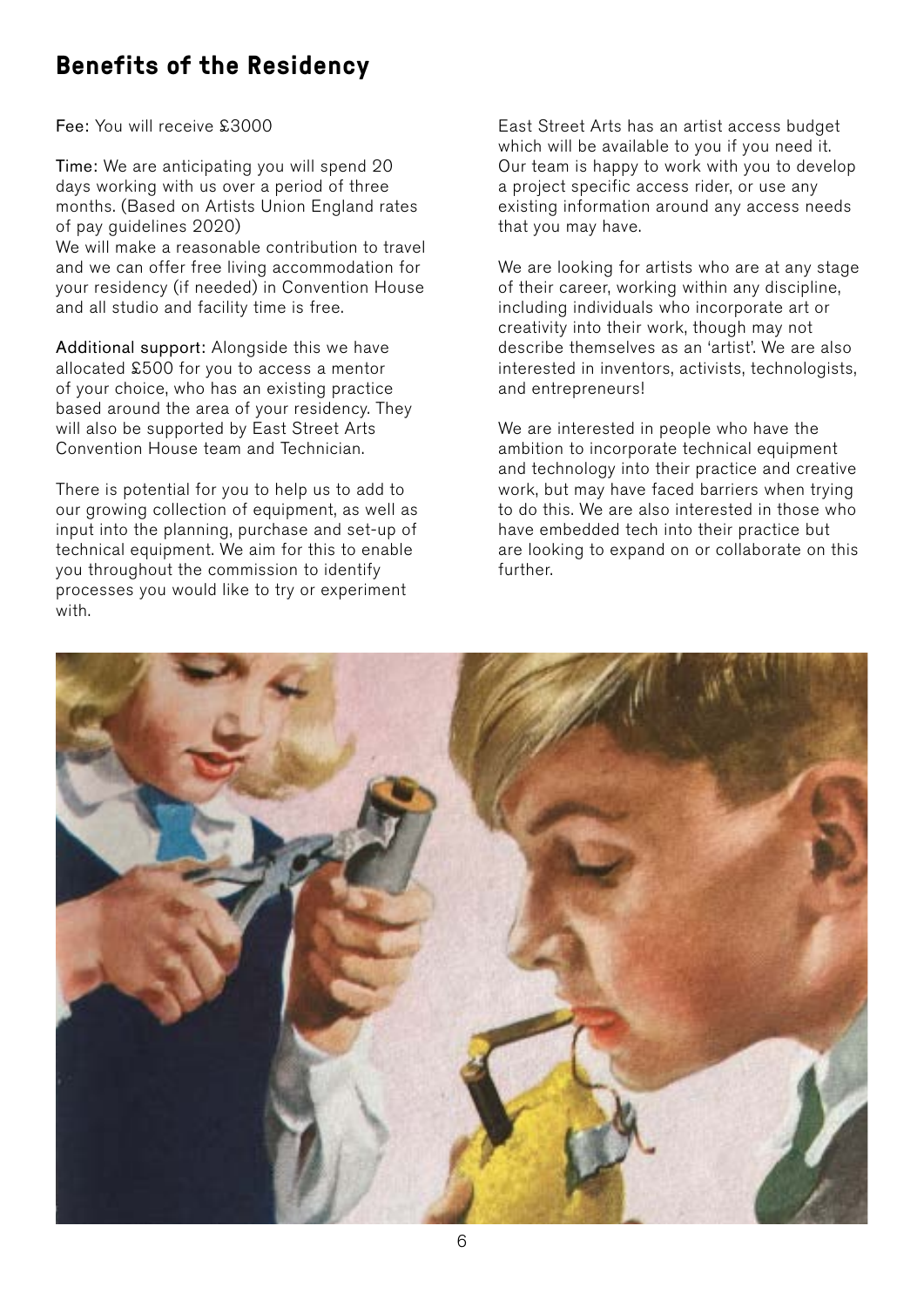### **How to apply**

To apply please send a short proposal including responses to the below questions, as well as attachments or links to your existing work. You can also apply by uploading video or audio formats if you would prefer..

- Your name and contact details (phone number, email and preferred methods of contact)
- Where you are based
- How would you like to access Convention House (hybrid, digital, daily visits to site, live on site)
- Tell us about your current practice and give us examples of your work
- Tell us about the project you want to explore with us
- How will Convention House and this residency help you with this project and contribute towards your broader practice?
- How will you contribute to the growth of Convenion House as a space? Please consider our aims around environment, access and community.
- How do you plan to share the outcomes from your residency?
- Is there any particular mentor you would like to work with and why do you think they will help support your project? We can also try to help you to find a suitable mentor if you would prefer
- Is there a particular bit of equipment or software that you would like access to?
- What one thing would you like to bring with you to make Convention House feel like home

The residencies are due to start in May 2022. However we are flexible and start dates can be arranged with the selected artists to suit their availability. We recommend that the artists plan to undertake them within a one to three month period.

Whilst much of the activity will take place at Convention House, we are keen to make this accessible to those who would prefer to take part remotely due to access needs or who are shielding due to COVID. We are also open to a hybrid residency.

If you are interested in applying and want to talk through your idea first, or want to find out more, you can contact Jon Wakeman on jon@esamail.org.uk or call 0113 248 0040. Please title your email, in bold; RESIDENCY ENQUIRY.

#### Deadline: 12 noon Tuesday 3rd May

#### Selection will take place from Weds 4th May

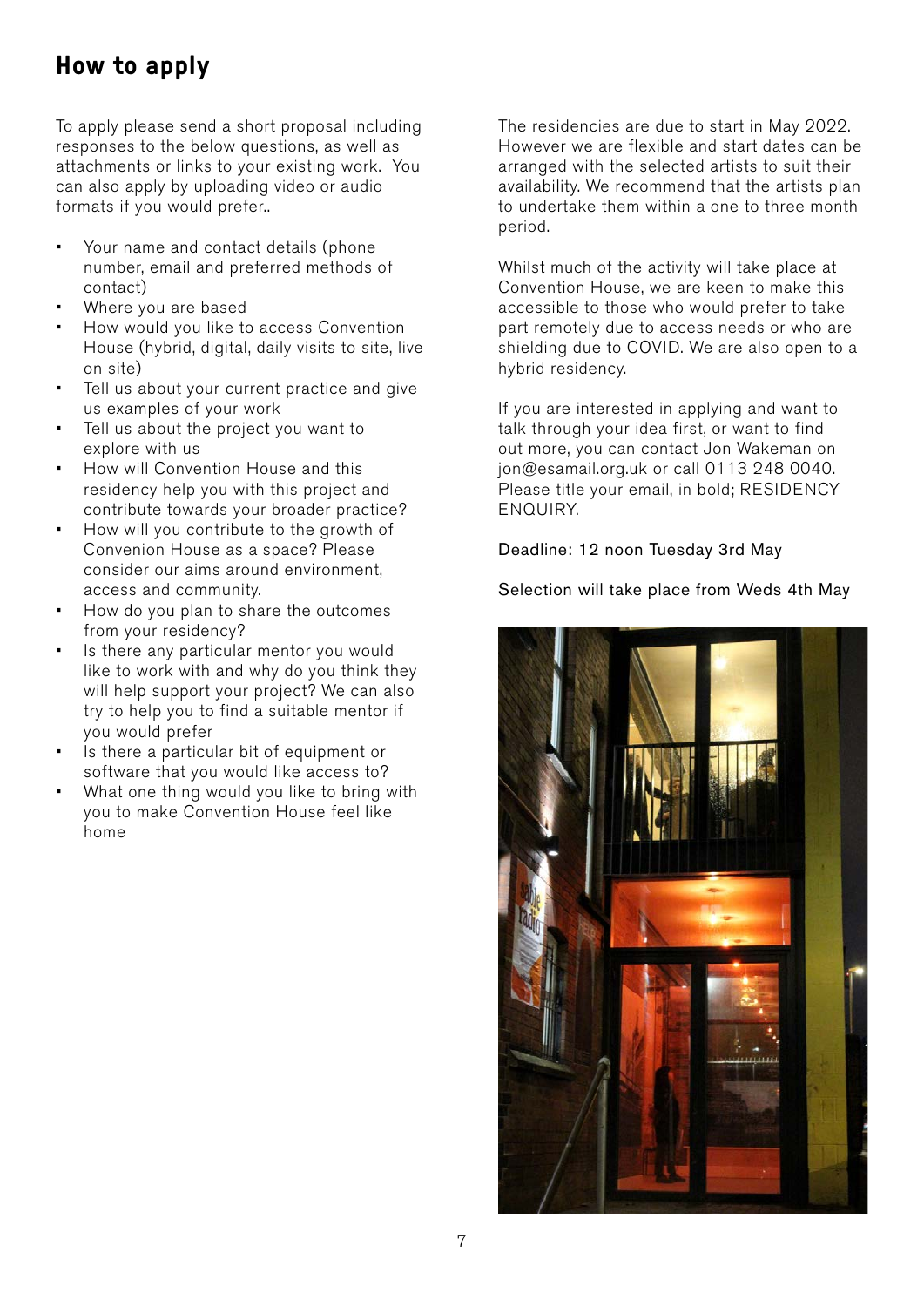### **More Information**

What does technology mean and can you plug-in a lump of clay?

Such questions are what intrigues us at East Street Arts and in Convention House. What is (im)possible, what things can artists discover and how can we disseminate the results?

We love process, playing with materials, adapting old things to make something new, traditional craft equipment, and the ever developing digital-based technologies. We consider; programmable knitting machines, jigger and jolly equipment, kilns, dark rooms and risographs to software as art, creative coding, electronics and microcontrollers, internet of things, bio hacking and AI… all as exciting technological equipment.

Just like we are very open in our definition of artist and want to be open to a wide range of practitioners, we are very open in how we define 'technology' and what we consider 'technical equipment'.

Dictionary definitions of technology include:

- Technology is the sum of any techniques, skills, methods, and processes used in the production of goods or services or in the accomplishment of objectives, such as scientific investigation.
- Technology refers to methods, systems, and devices which are the result of scientific knowledge being used for practical purposes.



"With clay tablets, humans overcame the limitations of their brains 5,000 years ago. The first singularity took place in the Stone Age"

#### [David Krakauer, WIRED 2017](https://www.wired.co.uk/article/singularity-comes-from-clay-not-computers)

#### Equipment we currently and will have at Convention House;

- Dark Room
- Macs, various
- Pottery: wheels, slab roller, kilns inc. raku, jigger and jolly machine
- Ceramic 3D printer
- Hand Tools for woodwork
- Printmaking equipment
- Laser Cutters
- 3D printer
- Risograph Printers
- Electronics lab and microcontrollers
- Digital Cameras
- Design and Photo editing software
- Audio and Video equipment and software
- 3D Scanning

A few of the things we've liked recently;

#### [Mediamatic, Amsterdam](https://www.mediamatic.net/)

[Vital Capacities \(partners in this project\)](https://vitalcapacities.com/)

Entangled Life: How Fungi Make Our Worlds, Change Our Minds & Shape Our Futures: Merlin Sheldrake

3D Technology in Fine Art and Craft: Exploring 3D Printing, Scanning, Sculpting and Milling: Bridgette Mongeon

[Home Made Bio Electronic Arts, Migros-](http://t.ly/B1RL)[Kulturprozent](http://t.ly/B1RL)

#### [Processing Foundation](https://processingfoundation.org/ https://processing.org/
)

'Junior Science' series 62 of Ladybird books